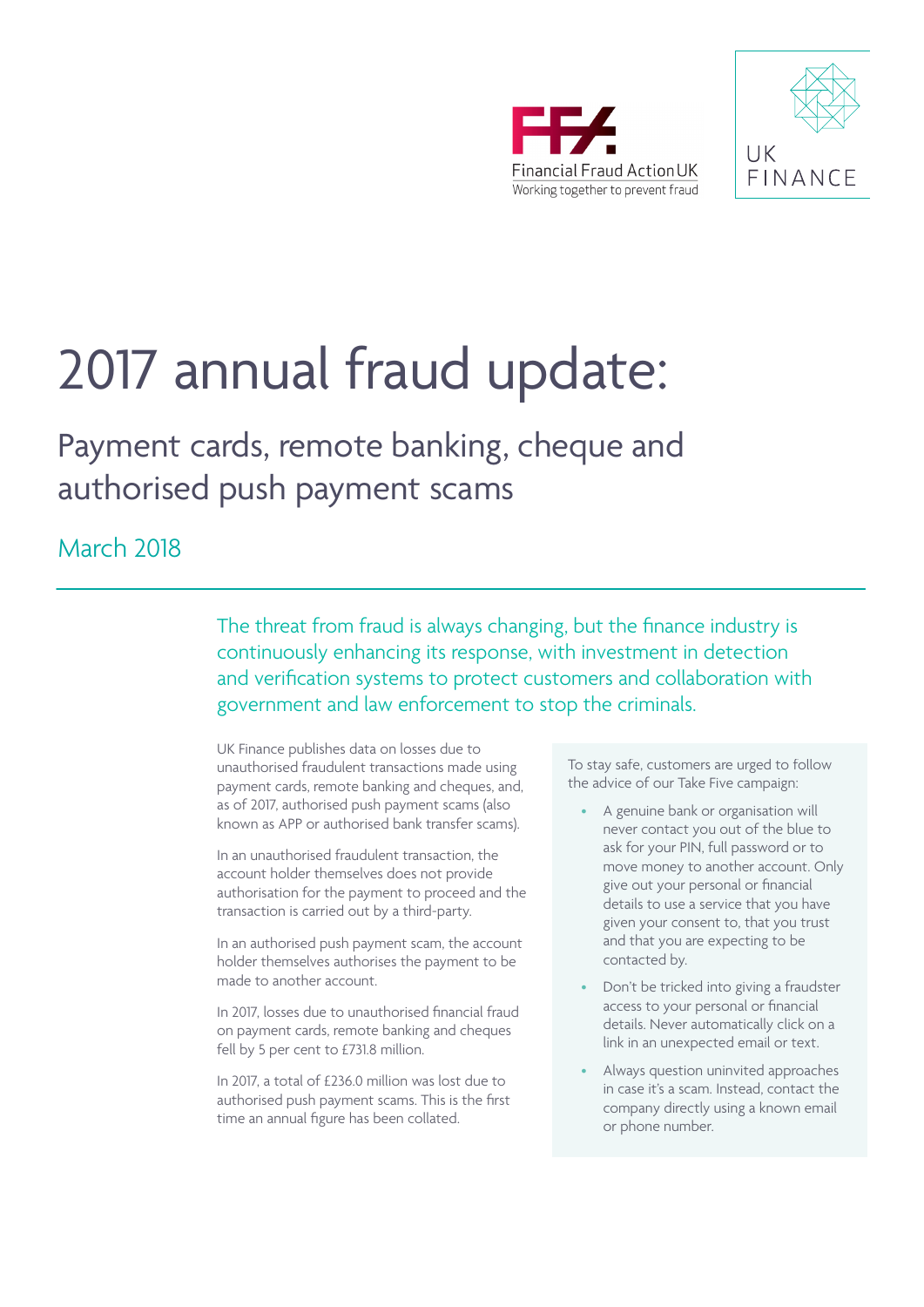The finance industry is responding by:

- Helping to prevent customers being duped by criminals by raising awareness of how to stay safe through the Take Five to Stop Fraud campaign, in conjunction with the Home Office.
- Working with government and law enforcement to deter and disrupt criminals and better trace, freeze and return stolen funds, while calling for new powers on information sharing to allow banks to share data to detect and prevent financial crime better.
- Implementing new standards to ensure those who have fallen victim to fraud or scams get the help they need, including around-theclock availability of fraud specialists in every bank, to make it easier and better for the customer, and, where possible, improve the likelihood of their funds being recovered.
- Working with government on making possible legislative changes to account opening procedures to help the industry act

more proactively on suspicion of fraud and prevent criminals from accessing financial systems.

- Rolling out the Banking Protocol a groundbreaking rapid response scheme through which branch staff can alert police and Trading Standards to suspected frauds taking place – to every police force area in the UK. In 2017, while it was still being introduced across the country, the Protocol prevented £13.3 million of fraud and led to 129 arrests.
- Sponsoring the Dedicated Card and Payment Crime Unit (DCPCU), a specialist police unit which tackles the organised criminal groups responsible for financial fraud and scams. This has led to a combined value in savings and disruptions in criminal activity of close to £30 million in 2017.
- Exploring new ways to track stolen funds moved between multiple bank accounts.

# Unauthorised fraudulent transactions: January to December 2017



| Unauthorised<br>fraud losses | 2012      | 2013      | 2014      | 2015      | 2016      | 2017      | 16/17% |
|------------------------------|-----------|-----------|-----------|-----------|-----------|-----------|--------|
| Prevented                    | N/A       | N/A       | N/A       | £1761.0mn | £1387.5mn | £1458.6mn | 5%     |
| Gross Losses                 | £499.8mn  | £553.3mn  | £597.5mn  | £755.6mn  | £768.8mn  | £731.8mn  | $-5%$  |
| Gross Cases                  | 1,036,496 | 1,261,783 | 1,318,199 | 1,426,244 | 1,857,506 | 1,910,490 | 3%     |

Losses due to unauthorised transactions on payment cards, remote banking and cheques totalled £731.8 million in 2017, a decrease of 5 per cent compared to 2016.

- There were 1,910,490 cases of unauthorised financial fraud during 2017, a rise of 3 per cent compared with the year before.
- Prevented fraud totalled £1458.6 million in 2017. This represents incidents that were detected and prevented by banks and card companies and is equivalent to £2 in every £3 of attempted fraud being stopped.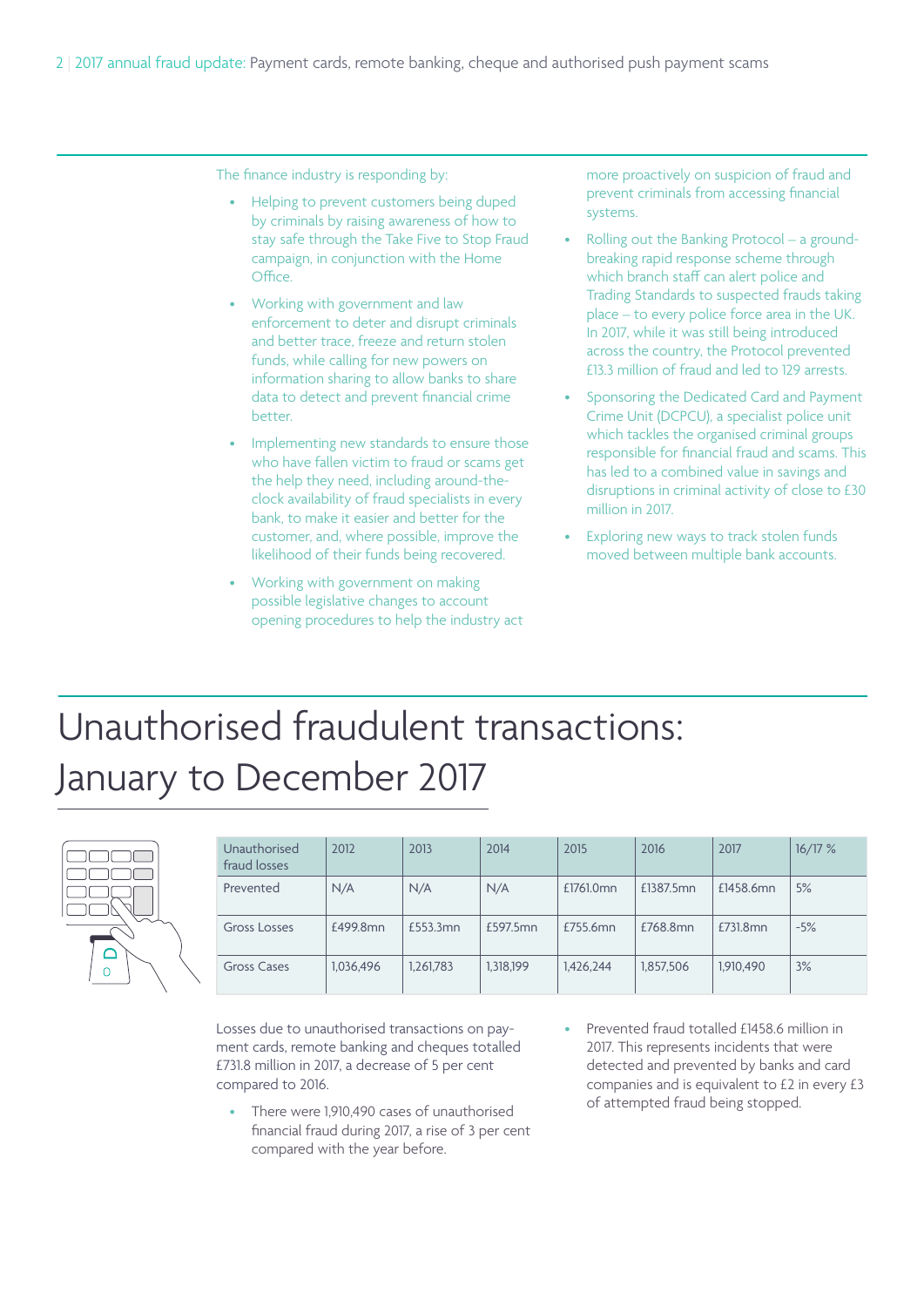# Authorised push payment scams: January to December 2017



| Authorised losses        | Total    |
|--------------------------|----------|
| Total cases              | 43,875   |
| Total victims            | 42,837   |
| Total value              | £236.0mn |
| Total returned to victim | f60.8mn  |

Total losses due to authorised push payment scams were £236.0 million. Financial providers were able to return £60.8 million of the losses 2017.

There were 43,875 cases of authorised push payment scams, with 42,837 victims.

### What's driving the fraud losses?

Fraudsters use a wide range of tactics. While it is not possible to be more specific about the values that can be attributed to individual methods, intelligence from our members highlights the main drivers.

In 2017, criminals' use of social engineering tactics through deception and impersonation scams continues to be a key driver of both unauthorised and authorised fraud losses. Social engineering is a method through which criminals manipulate people into divulging personal or financial details, or into transferring money directly to the them. In an impersonation scam, fraudsters contact customers by phone, text message or email pretending to represent a trusted organisation, such as a bank, the police, a utility company or a government department.

Often the approach claims there has been suspicious activity on an account, account details need to be 'updated' or 'verified', or a refund is due. The criminal then attempts to trick their intended victim into giving away their personal or financial information, such as passwords and passcodes, card and bank account details, or into allowing remote access to their computer. This information is then used by the criminal to make an unauthorised payment.

Criminals also use these fraudulent approaches to trick them into authorising a payment to them. Fraudsters use a range of tactics to commit this crime, including impersonating someone from a bank or a police officer, claiming a fraud has been spotted on a customer's account and that money needs to be transferred to a 'safe account'; sending fake invoices to businesses; offering fraudulent investment opportunities; and online auction scams.

Data breaches also continue to be a major contributor to fraud losses. Criminals use stolen data to commit fraud directly, for example card details are used to make unauthorised purchases online or personal details used to apply for credit cards. Stolen personal and financial information is also used by criminals to target individuals in impersonation and deception scams, and can add apparent authenticity to their approach.

Intelligence also suggests criminals are using more low-tech methods such as distractions thefts and card entrapments to steal debit and credit cards which are then used to commit fraud.

### Our fraud data

UK Finance publishes both the value of fraud losses and the number of cases. The data is reported to us by our members which include financial providers, credit, debit and charge card issuers, and card payment acquirers.

Each incident of fraud does not equal one person being defrauded, but instead refers to the number of cards or accounts defrauded. For example, if a

fraud was carried out on two cards, but they both belonged to the same person, this would represent two instances of fraud, not one.

All fraud loss figures, unless otherwise indicated, are reported as gross. This means the figures represent the total value of fraud including any money subsequently recovered by a bank.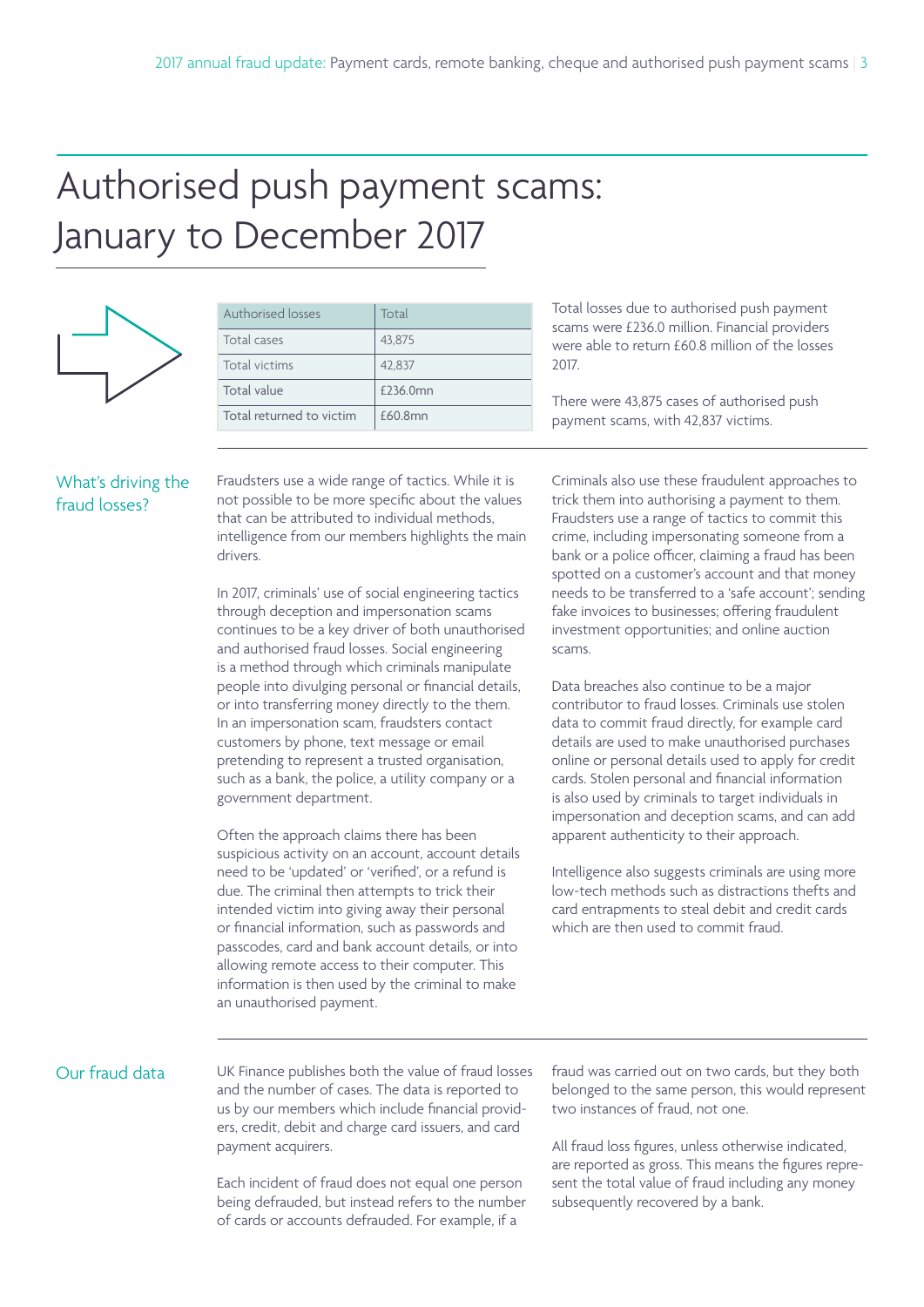# Debit and credit and other payment card fraud

|--|

| Total UK issued<br>payment card fraud | 2012     | 2013      | 2014      | 2015      | 2016      | 2017      | 16/17% |
|---------------------------------------|----------|-----------|-----------|-----------|-----------|-----------|--------|
| Prevented value                       | N/A      | N/A       | N/A       | £843.5mn  | £986.0mn  | £984.9mn  | $0\%$  |
| <b>Total losses</b>                   | £390.4mn | £450.2mn  | £479.0mn  | £568.1mn  | £618.1mn  | £566.0mn  | $-8%$  |
| Total cases                           | 997,507  | 1,231,917 | 1,288,212 | 1,387,192 | 1,820,726 | 1,874,002 | 3%     |

### Total UK-issued payment card fraud

This covers fraud on debit, credit, charge and ATM-only cards issued in the UK.

Payment card fraud losses are organised into five categories: remote card purchase, lost and stolen, card not received, counterfeit card and card ID theft.

Fraud losses on cards totalled £566.0 million in 2017, a decrease of 8 per cent on 2016.

Over this period, overall value of card spending grew by 7 per cent. Card fraud as a proportion of card purchases has decreased from 8.3p at the end of 2016 to 7.0p at the end of 2017; the lowest reported since 2012 (6.9p)

A total of £984.9 million of card fraud was stopped by banks and card companies in 2017, static when compared to 2016. This is equivalent to £6.66 in every £10 of attempted card fraud being prevented.

### The finance industry is tackling card fraud by:

- Investing in new, innovative security tools to identify suspicious transactions, including even more sophisticated ways of authenticating customers.
- Providing fraud screening detection tools for retailers, such as the continued development of 3D Secure technology which protects card purchases online.
- Speedily, safely and securely identifying compromised card details through UK Finance's intelligence hub so that card issuers can put protections in place.
- Working with government and law enforcement in the Joint Fraud Taskforce to use our collective powers, systems and resources to crack down on financial fraud.
- Fully-sponsoring a specialist police unit, the Dedicated Card and Payment Crime Unit, which targets organised criminals groups responsible for card fraud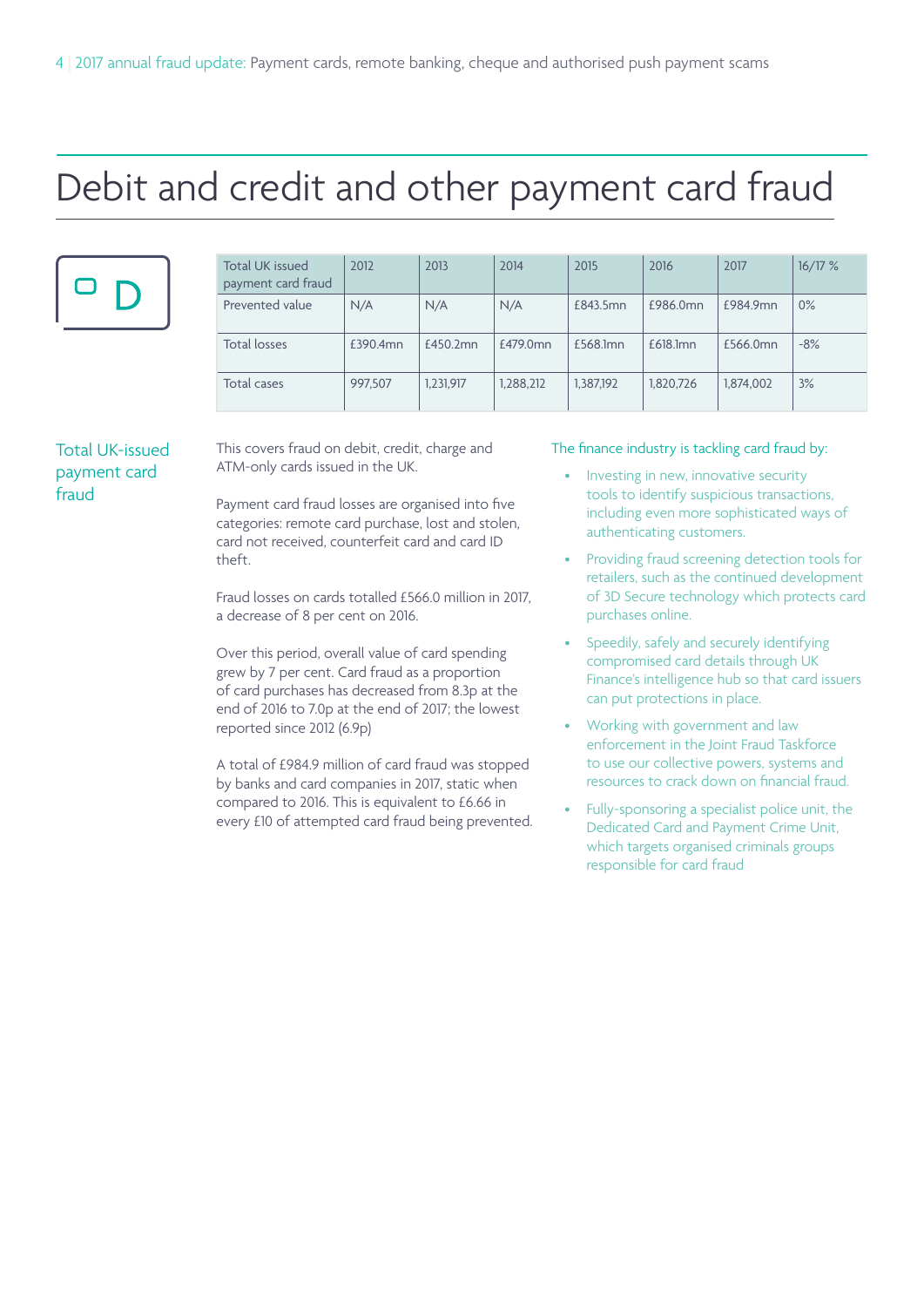### Remote purchase fraud



| Remote<br>purchase<br>fraud | 2012     | 2013     | 2014      | 2015      | 2016      | 2017      | 16/17% |
|-----------------------------|----------|----------|-----------|-----------|-----------|-----------|--------|
| Loss value                  | £247.3mn | £301.0mn | £331.5mn  | £398.4mn  | £432.3mn  | £409.4mn  | $-5%$  |
| Number of<br>cases          | 752,450  | 951,998  | 1,019,146 | 1.113.084 | 1,437,832 | 1.399.031 | $-3%$  |

This fraud occurs when a criminal uses stolen card details to buy something on the internet, over the phone or through mail order. It is also referred to as card-not-present (CNP) fraud.

Losses due to remote purchase fraud fell by 5 per cent to £409.4 million in 2017.

Intelligence suggests remote purchase fraud continues to result mainly from criminals using card details stolen through data hacks, via phishing emails, and scam text messages.

Contained within these figures, e-commerce card fraud totalled an estimated £310.2 million in 2017, static when compared to 2016.

| Remote purchase<br>fraud: E-commerce/<br>Mail order tele-<br>phone order split | 2012    | 2013    | 2014    | 2015    | 2016    | 2017    | 16/17% |
|--------------------------------------------------------------------------------|---------|---------|---------|---------|---------|---------|--------|
| E-commerce                                                                     | £140.2m | £190.1m | £219.1m | £261.5m | £310.3m | £310.2m | 0%     |
| Mail and telephone<br>order                                                    | £107.1m | £111.0m | £112.4m | £136.7m | £122.0m | £99.1m  | $-19%$ |

### How to stay safe from this fraud:

- If you're using a retailer for the first time, always take time to research them before you give them any of your details. Be prepared to ask questions before making a payment.
- Trust your instincts if an offer looks too good to believe then it probably is. Be suspicious of prices that are too good to be true.
- Look for the padlock symbol in the web address bar. It's a good indication that a retailer is reputable.
- Only use retailers you trust, for example ones you know or have been recommended to you. If you're buying an item made by a major brand, you can often find a list of authorised sellers on their official website.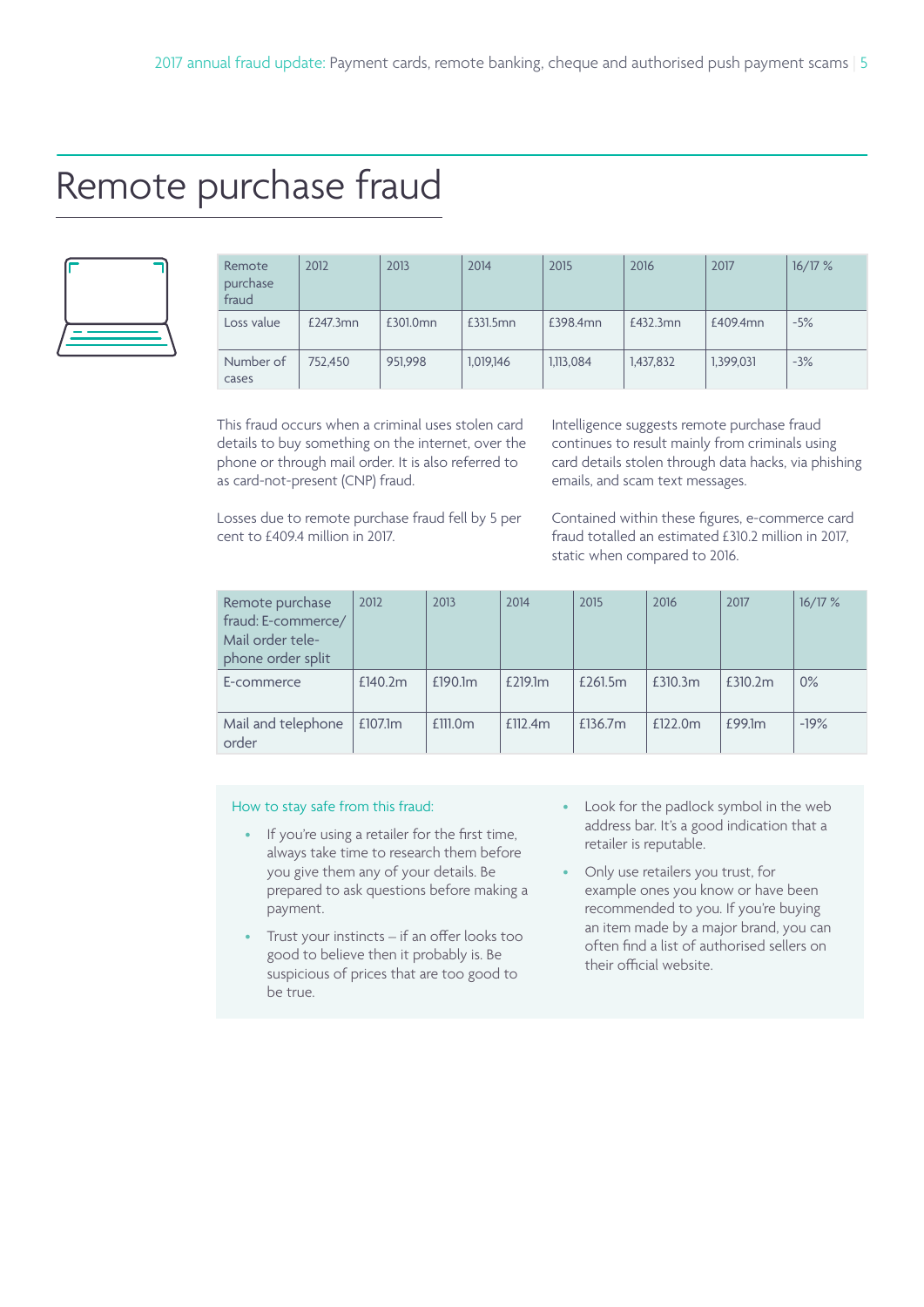# Lost and stolen fraud



| Lost and stolen fraud | 2012    | 2013    | 2014    | 2015       | 2016    | 2017    | 16/17% |
|-----------------------|---------|---------|---------|------------|---------|---------|--------|
| Loss value            | £55.4mn | £58.9mn | £59.7mn | $£74.1$ mn | £96.3mn | £92.5mn | $-4%$  |
| Number of cases       | 113.162 | 138,967 | 133.943 | 143,802    | 231,164 | 350.066 | 51%    |

This fraud occurs when a criminal uses a lost or stolen card to make a purchase or payment (whether remotely or face-to-face), or takes money out at an ATM or in a branch.

Losses due to lost and stolen fraud fell by 4 per cent in 2017 to £92.5 million. The number of incidents increased by 51 per cent, indicating a lower loss value per individual case as bank systems detected fraudulent spending on a lost or stolen card more quickly.

Intelligence suggests criminals are using more lowtech methods such as distractions thefts and card entrapments to steal debit and credit cards, along with the PIN, which are then used to commit fraud.

#### How to stay safe from lost and stolen fraud:

- Always report any lost or stolen cards to your bank or card company straight away.
- Make sure you fully cover your PIN with your free hand or purse whenever you enter it.
- If you spot anything suspicious with an ATM, or someone is watching you, then do not use the machine and report it to your bank.
- Check your statements regularly and if you spot any payments you don't recognise then contact your card company immediately.

# Card not received fraud

•



| Card not received<br>fraud | 2012    | 2013       | 2014       | 2015       | 2016    | 2017       | 16/17% |
|----------------------------|---------|------------|------------|------------|---------|------------|--------|
| Loss value                 | £12.8mn | $£10.4$ mn | $£10.1$ mn | $£11.7$ mn | £12.5mn | $£10.1$ mn | $-19%$ |
| Number of cases            | 9.053   | 9.125      | 9.302      | 10.719     | 11.377  | 10.905     | $-4%$  |

This type of fraud occurs when a card is stolen in transit, after a card company sends it out but before the genuine cardholder receives it.

Card not received fraud losses fell by 19 per cent in 2017 to £10.1 million. To commit this fraud, criminals often target multi-occupancy buildings, such as flats, where post is not securely stored.

### How to stay safe from this fraud:

- If you are expecting a new card and it hasn't arrived, call your bank or card company for an update.
- Tell your bank or card issuer immediately if you move home. Ask Royal Mail to redirect your post to your new address for at least a year.
- Be extra careful if you live in a property where other people have access to your mail, such as a block of flats. In some cases your card company may arrange for you to collect your cards from a local branch.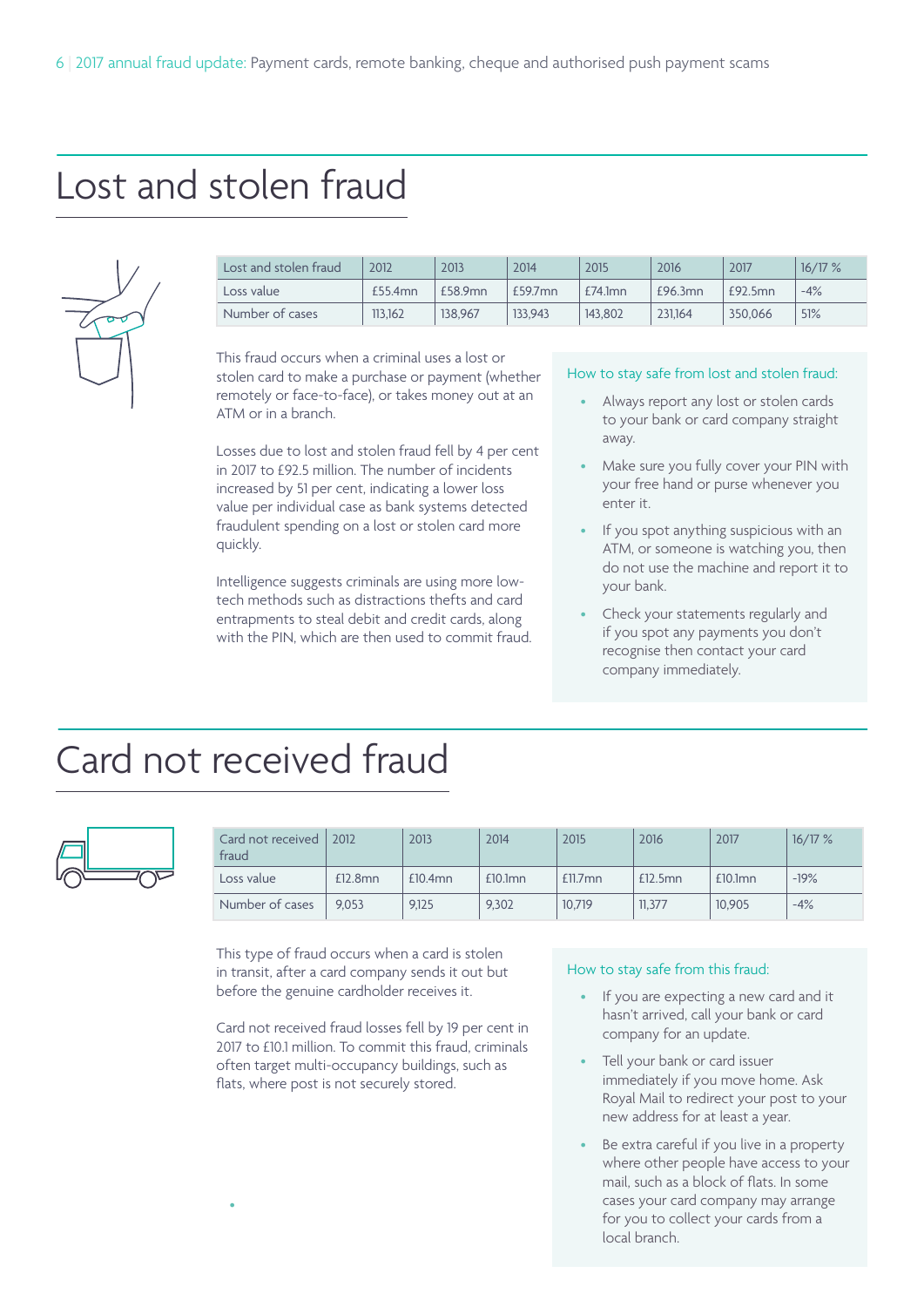### Counterfeit card fraud

| Counterfeit card<br>fraud | 2012    | 2013    | 2014    | 2015       | 2016    | 2017    | 16/17<br>$\frac{9}{6}$ |
|---------------------------|---------|---------|---------|------------|---------|---------|------------------------|
| Loss value                | £42.3mn | £43.3mn | £47.8mn | $£45.7$ mn | £36.9mn | £24.2mn | $-35%$                 |
| Number of cases           | 98.555  | 101.109 | 99.279  | 86.021     | 108,597 | 84.861  | $-22%$                 |

This fraud occurs when a fake card is created by a fraudster using compromised details from the magnetic stripe of a genuine card. This typically occurs because of criminals using a device to steal details from a UK-issued card at an ATM or unattended payment terminal, such as at a car park. A fake magnetic stripe card is then created to be used overseas in countries yet to upgrade to chip & PIN.

Counterfeit card fraud losses fell by 35 per cent to £24.2 million in 2017. This is the lowest ever total for counterfeit card fraud and 86 per cent lower than the peak in 2008, when it totalled £169.8 million. This fall is likely due to the increased rollout of chip technology around the world, particularly in the US.

#### How to stay safe from counterfeit card fraud:

- Always protect your PIN by fully covering the keypad with your free hand or purse.
- If you spot anything suspicious at an ATM or unattended terminal, or someone is watching you, then do not use the machine and report it to your bank.
- Check your statements regularly and if you spot any payments you don't recognise then contact your card company immediately.

## Card ID theft



| Card ID<br>theft   | 2012    | 2013    | 2014    | 2015    | 2016    | 2017    | 16/17% |
|--------------------|---------|---------|---------|---------|---------|---------|--------|
| Loss value         | £32.6mn | £36.7mn | £30.0mn | £38.2mn | £40.0mn | £29.9mn | $-25%$ |
| Number of<br>cases | 24.287  | 30,718  | 26.542  | 33,566  | 31.756  | 29,139  | $-8%$  |

Card ID theft occurs in two ways, through thirdparty applications or account takeover.

Third-party application fraud happens when a criminal uses stolen or fake documents to open an account in someone else's name. This information will have likely been gathered through data compromise, such as via data hacks and social engineering.

Account takeover occurs when a criminal takes over another person's genuine card account. The criminal will gather information about the intended victim, often through impersonation scams, before contacting the bank or card issuer masquerading as the genuine cardholder.

Third party applications accounted for £11.3 million of card ID theft during 2017, down 28 per cent from £15.6 million in 2016. Account take-over accounted for £18.5 million of card ID theft, down 24 per cent from £24.4 million in 2016.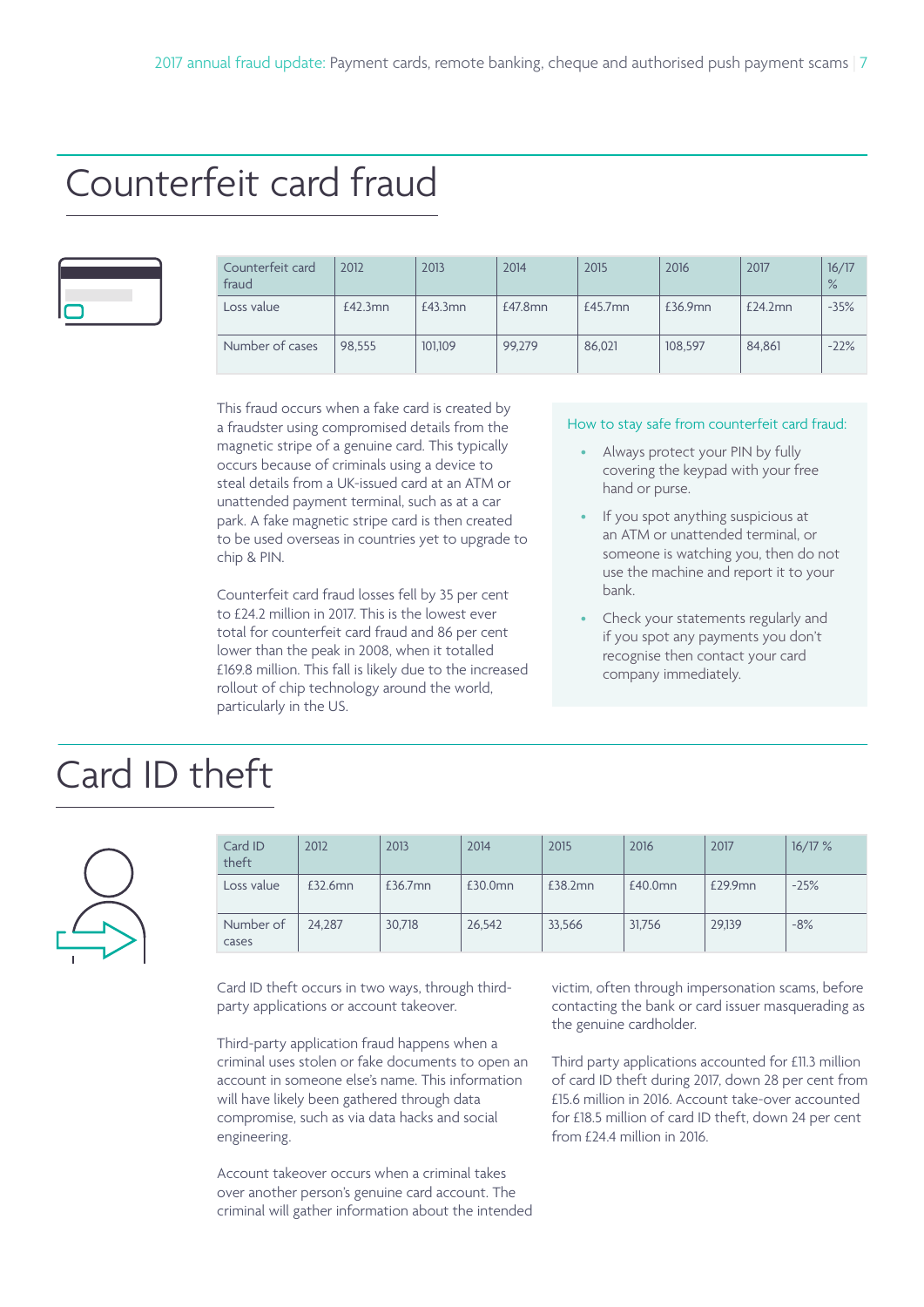#### How to stay safe from card ID fraud:

- Don't be tricked into giving a fraudster access to your personal or financial information.
- Never automatically click on a link in an unexpected email or text and always question uninvited approaches.
- Look after your personal documents keep them secure at home and rip up any bills or statements before you throw them away.
- Check your credit record for any applications you don't recognise. You can do this by contacting a credit reference agency.

# Further card fraud analysis

Figures in the following sections relate to the places where the card was fraudulently used, rather than how the card or card details were compromised.

> These figures are another way of breaking down the overall payment card fraud totals and are not in addition to those covered previously. Case

volumes are not available for the place of misuse as one case can cover multiple places of misuse. This can lead to double counting. For example, a lost or stolen card could be used to make an ATM withdrawal and to purchase goods on the high street.

# UK retail face-to-face card fraud



| UK retail face-to-<br>face card fraud | 2012    | 2013       | 2014    | 2015    | 2016    | 2017   | 16/17% |
|---------------------------------------|---------|------------|---------|---------|---------|--------|--------|
| Loss value                            | £55.0mn | $£57.1$ mn | £49.4mn | £53.6mn | £62.8mn | £61.8m | $-2%$  |

UK retail face-to-face fraud covers all transactions that occur in person in a UK shop.

Most of this fraud takes place using cards obtained through more basic techniques, with fraudsters finding ways of stealing both the card and PIN to carry out fraudulent transactions in shops. This includes criminals targeting cards and PINs through distraction thefts and entrapment devices at ATMs combined with shoulder surfing or PIN pad cameras. Criminals also use methods to dupe victims into handing over their cards on their own doorstep.

Contactless fraud covers fraud on both contactless cards and mobile devices. Fraud on contactless cards and devices remains low with £14 million of losses during 2017, compared to spending of £52.4 billion over the same period.

This is equivalent to 2.7p in every £100 spent using contactless technology, the same as it was in 2016. Fraud on contactless cards and devices represents just 2.5 per cent of overall card fraud losses, while 31 per cent of all card transactions were contactless last year.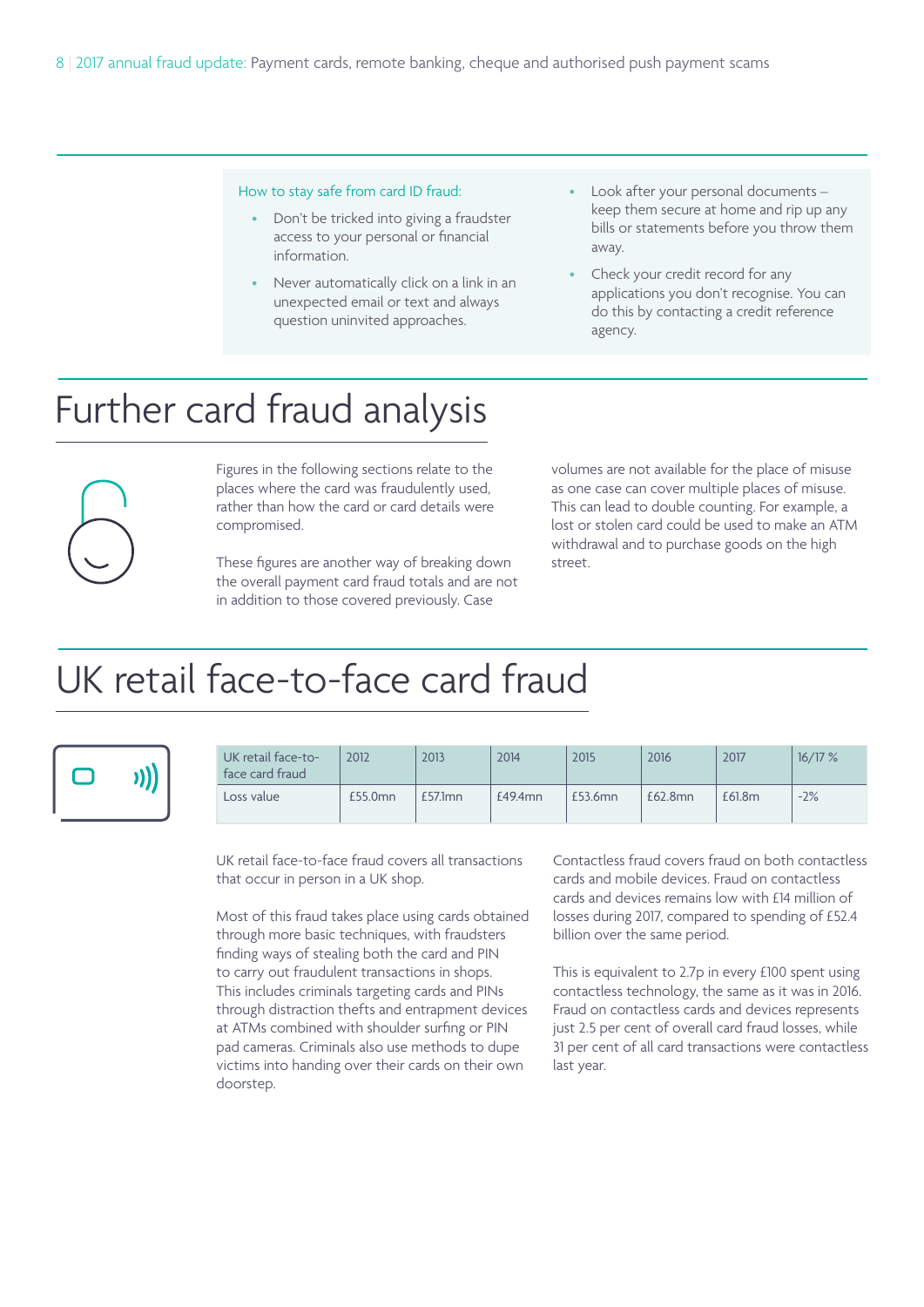# UK cash machine fraud



| UK cash machine<br>fraud | 2012    | 2013    | 2014    | 2015    | 2016       | 2017    | 16/17% |
|--------------------------|---------|---------|---------|---------|------------|---------|--------|
| Loss value               | £29.0mn | £31.9mn | £27.3mn | £32.7mn | $£43.1$ mn | £37.2mn | $-14%$ |

These figures show how much fraud took place at cash machines in the UK using a compromised card. In all cases the fraudster would need to have access to the genuine PIN and card.

Intelligence suggests much of this fraud is due to distraction thefts and card entrapment at ATMs, shops and bars, with fraudsters obtaining both the card and the PIN which enables them to make fraudulent cash withdrawals.

Losses at UK cash machines fell 14 per cent to £37.2 million in 2017.

### Domestic and international card fraud



| Domestic /<br>International split | 2012     | 2013     | 2014     | 2015        | 2016     | 2017     | 16/17% |
|-----------------------------------|----------|----------|----------|-------------|----------|----------|--------|
| UK fraud                          | £288.4mn | £328.3mn | £328.7mn | $£379.7$ mn | £417.9mn | £407.6mn | $-2\%$ |
| Overseas                          | £102.0mn | £122.0mn | £150.3mn | £188.4mn    | £200.2mn | £158.4mn | $-21%$ |

These figures provide a breakdown of fraud committed on a UK issued credit, debit or charge card split between UK or international fraud spending location.

Intelligence suggests that much of the decline in international fraud is due to the roll out of chip & PIN technology around the world.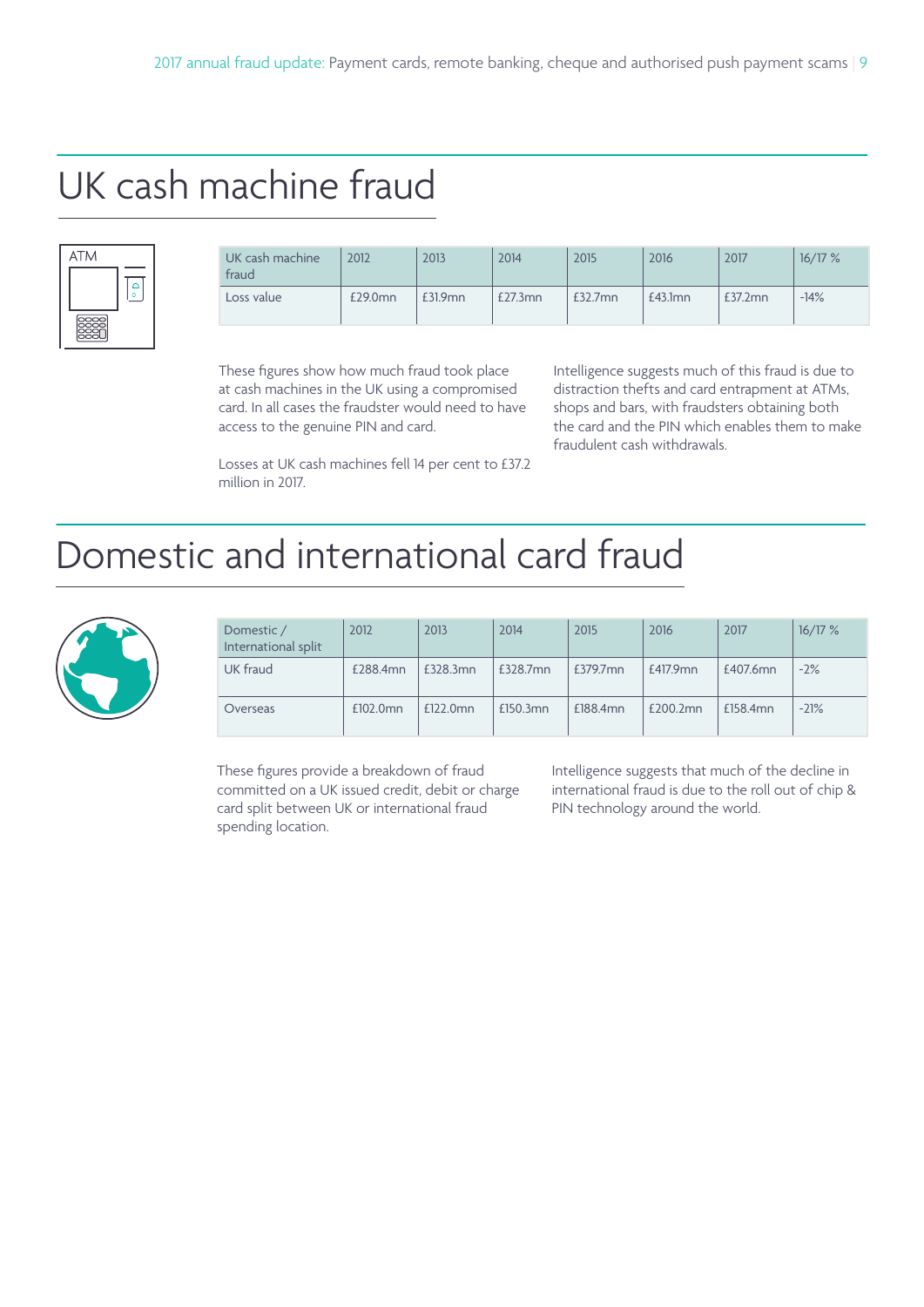### Remote banking fraud



| Total<br>remote<br>banking<br>fraud | 2012       | 2013    | 2014    | 2015     | 2016     | 2017     | 16/17% |
|-------------------------------------|------------|---------|---------|----------|----------|----------|--------|
| Prevented<br>value                  | N/A        | N/A     | N/A     | £524.6mn | £205.4mn | £261.4mn | 27%    |
| <b>Total losses</b>                 | $£71.7$ mn | £71.9mn | £98.3mn | £168.6mn | £137.0mn | £156.1mn | 14%    |
| Total cases                         | 23.450     | 19,395  | 21,819  | 33,306   | 33,392   | 34,743   | 4%     |

Remote banking fraud losses are collated in three categories: internet, phone and mobile banking. It occurs when the fraudster gains access to an individual's bank account and make an unauthorised transfer of money out of it.

Remote banking fraud totalled £156.1 million in 2017, a 14 per cent rise from £137.0 million in 2016.

A total of £261.4 million of attempted remote banking fraud was stopped by bank security systems during the first half of the year. This is equivalent to £6.26 in every £10 of fraud attempted being prevented. The proportion of prevented fraud has risen from £6.00 in every £10 during the same period in 2016.

In addition, 25 per cent (£38.7 million) of the losses across all remote banking channels were recovered after the incident.

### The finance industry is tackling remote banking fraud by:

- Investing in new, innovative security tools, including ever more sophisticated ways of authenticating customers, such as using biometrics and customer behaviour analysis.
- Providing customers free security software, which many banks offer.
- Investing in the Take Five to Stop Fraud campaign to educate customers on how they can protect themselves from fraud.
- Sharing intelligence and information on this type of fraud so that security systems can be adapted to stop the latest threats.
- Working with law enforcement, the telecommunications industry and other key stakeholders to further improve security and to identify and prosecute the perpetrators.

### Internet banking fraud

| Internet banking<br>fraud | 2012    | 2013    | 2014    | 2015     | 2016     | 2017     | 16/17% |
|---------------------------|---------|---------|---------|----------|----------|----------|--------|
| Loss value                | £57.0mn | £58.8mn | £81.4mn | £133.5mn | £101.8mn | £121.4mn | 19%    |
| Number of cases           | 16,355  | 13.799  | 16.041  | 19,691   | 20.088   | 21.784   | 8%     |

This type of fraud occurs when a fraudster gains access to a customer's online bank account and makes an unauthorised transfer of money from it.

Intelligence suggests fraudsters are using social engineering tactics to trick customers into revealing their online banking security details through scam phone calls, texts and emails. These details are then used to access a customer's online account and to make an unauthorised transaction.

Losses due to internet banking fraud rose by 19 per cent in 2017 to £121.4 million, while the number of cases increased by 8 per cent. At the same time, there were in excess of 33 million unique logins into internet banking services during December 2017.

£30.9 million (34 per cent) of these losses were recovered after the incident.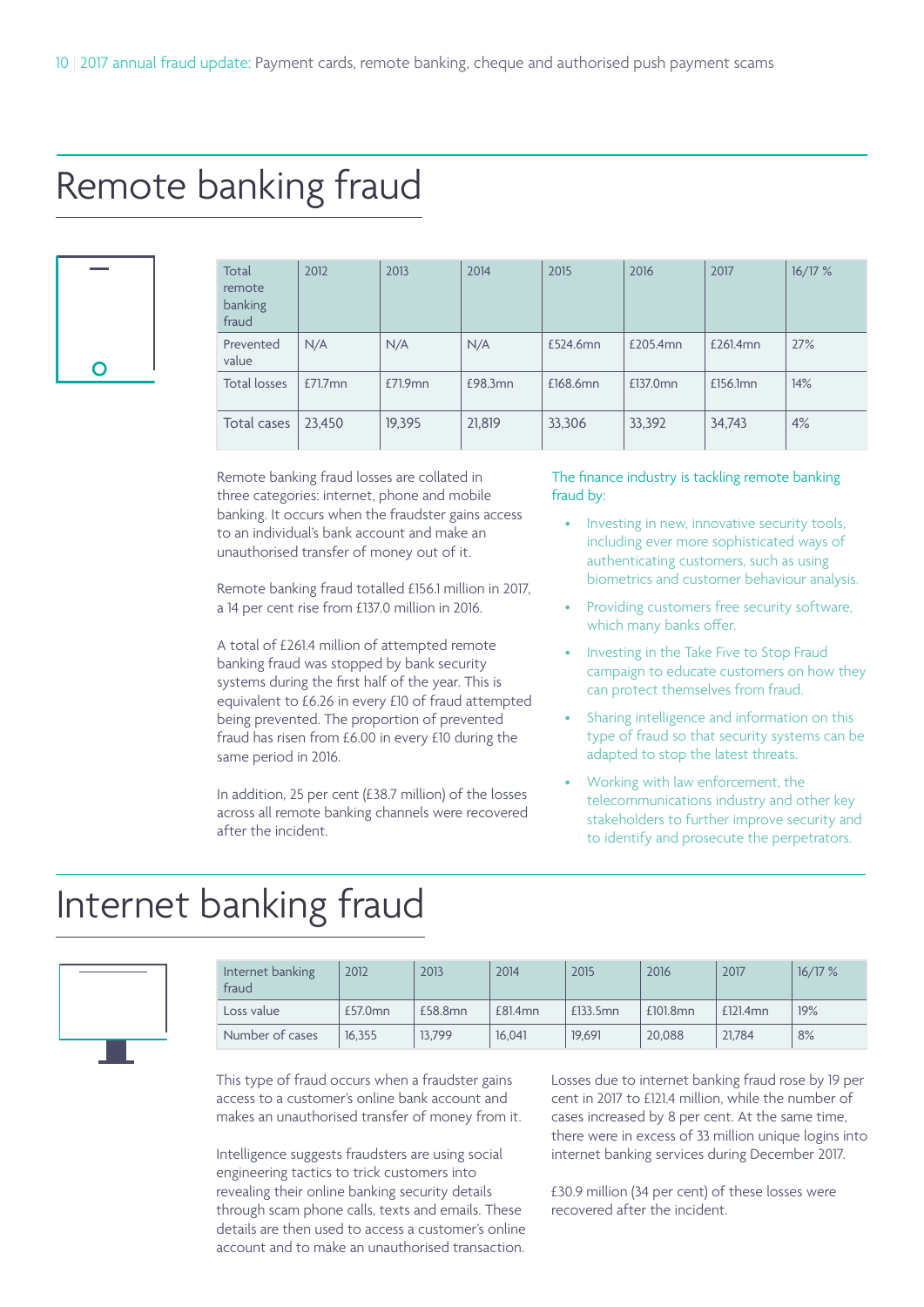#### How to stay safe from internet banking fraud:

- A genuine bank or organisation will never contact you out of the blue to ask for your PIN or full password. Only give out your personal or financial details to use a service that you have given your consent to, that you trust and that you are expecting to be contacted by.
- Always question uninvited approaches in case it's a scam. Instead, contact the company directly using a known email or phone number.
- Don't be tricked into giving a fraudster access to your personal or financial details. Never automatically click on a link in an unexpected email or text.
- Ensure you have the most up-to-date security software installed on your computer, including anti-virus. Some banks offer free security software so check your bank's website for details.

# Telephone banking fraud



| Telephone<br>banking<br>fraud | 2012       | 2013       | 2014    | 2015    | 2016    | 2017    | 16/17% |
|-------------------------------|------------|------------|---------|---------|---------|---------|--------|
| Loss value                    | $£14.7$ mn | $£13.1$ mn | £16.8mn | £32.3mn | £29.6mn | £28.4mn | $-4%$  |
| Number of $  7,095$<br>cases  |            | 5,596      | 5.778   | 11,380  | 10.495  | 9.575   | $-9%$  |

Telephone banking fraud occurs when a fraudster gains access to a customer's phone banking account and makes an unauthorised transfer of money from it.

Losses due to telephone banking fraud fell by 4 per cent to £28.4 million in 2017.

In addition, £6.2million (22 per cent) of the losses were recovered after the incident.

### How to stay safe from phone banking fraud:

- A genuine bank or organisation will never contact you out of the blue to ask for your PIN or full password. Only give out your personal or financial details to use a service that you have given your consent to, that you trust and that you are expecting to be contacted by.
- Always question uninvited approaches in case it's a scam. Instead, contact the company directly using a known email or phone number.
- Don't assume the person on the phone is who they say they are. Just because someone knows your basic details (such as your name and address or even your mother's maiden name), it doesn't mean they are genuine.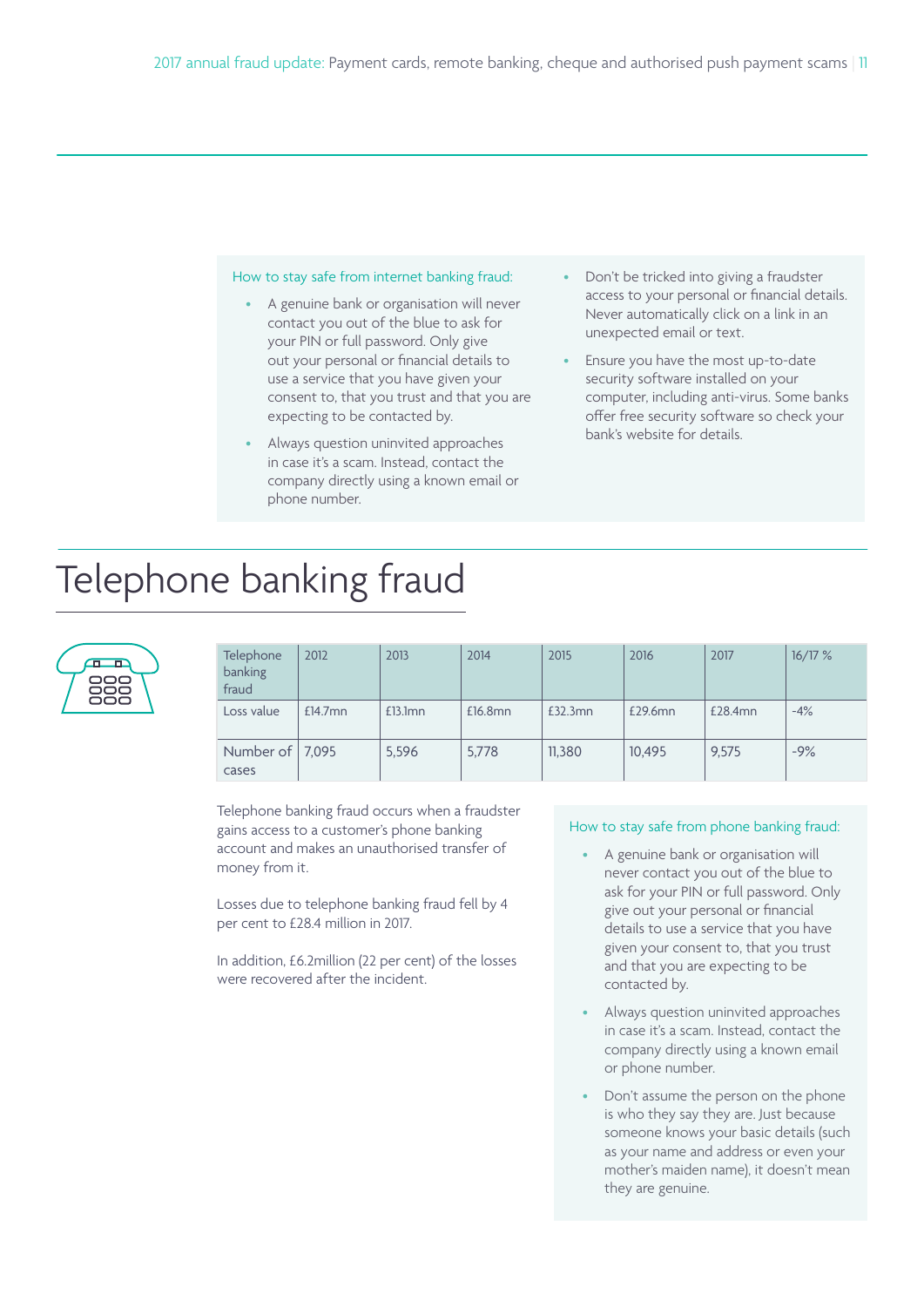# Mobile banking fraud

| ∩ |  |
|---|--|

| Mobile<br>banking<br>fraud | 2012 | 2013 | 2014 | 2015   | 2016      | 2017   | 16/17% |
|----------------------------|------|------|------|--------|-----------|--------|--------|
| Loss value                 | N/A  | N/A  | N/A  | £2.8mn | $£5.7$ mn | £6.3mn | 10%    |
| Number of $N/A$<br>cases   |      | N/A  | N/A  | 2,235  | 2,809     | 3,384  | 20%    |

Mobile banking fraud covers fraudulent payments or attempts made via mobile banking services accessed only through a banking app downloaded to a mobile device. It also includes any frauds made via an SMS payment but excludes mobile web browser banking and browser based banking apps.

Losses due to mobile banking fraud totalled £6.3 million in 2017, a 10 per cent rise on 2016. The rise in fraud reflects the growing number of customers using mobile banking and a larger offering of mobile banking facilities by banks.

£1.6 million (25 per cent) of these losses across mobile banking were recovered after the incident.

#### How to stay safe from mobile banking fraud:

- Don't be tricked into giving a fraudster access to your personal or security details. Never automatically click on a link in an unexpected email or text and always question uninvited approaches.
- Be wary of text messages that encourage you urgently to visit a website or call a number to verify or update your details.

### Cheque fraud



| Total cheque<br>fraud | 2012       | 2013    | 2014    | 2015     | 2016       | 2017      | 16/17% |
|-----------------------|------------|---------|---------|----------|------------|-----------|--------|
| Prevented value       | N/A        | N/A     | N/A     | £392.9mn | £196.2mn   | £212.3mn  | 8%     |
| Total losses          | $£37.7$ mn | £31.2mn | £20.3mn | £18.9mn  | $£13.7$ mn | $£9.8$ mn | $-28%$ |
| Total cases           | 15,539     | 10,471  | 8,168   | 5,746    | 3,388      | 1,745     | $-48%$ |

There are three types of cheque fraud: counterfeit, forged and fraudulently altered.

Counterfeit cheques are printed on non-bank paper to look exactly like genuine cheques and are drawn by a fraudster on genuine accounts. Forged cheques are genuine cheques that have been stolen from an innocent customer and used by a fraudster with a forged signature.

A fraudulently altered cheque is a genuine cheque that has been made out by the genuine customer, but has been altered in some way by a fraudster before it is paid in, e.g. by changing the beneficiary's name or the amount of the cheque.

Cheque fraud losses fell to £9.8 million in 2017, a 28 per cent drop on 2016. This is the lowest year total ever reported.

A total of £212.3 million of cheque fraud was prevented by bank monitoring systems in 2017. This is equivalent to £9.56 in every £10 of attempted cheque fraud being stopped before a loss occurs.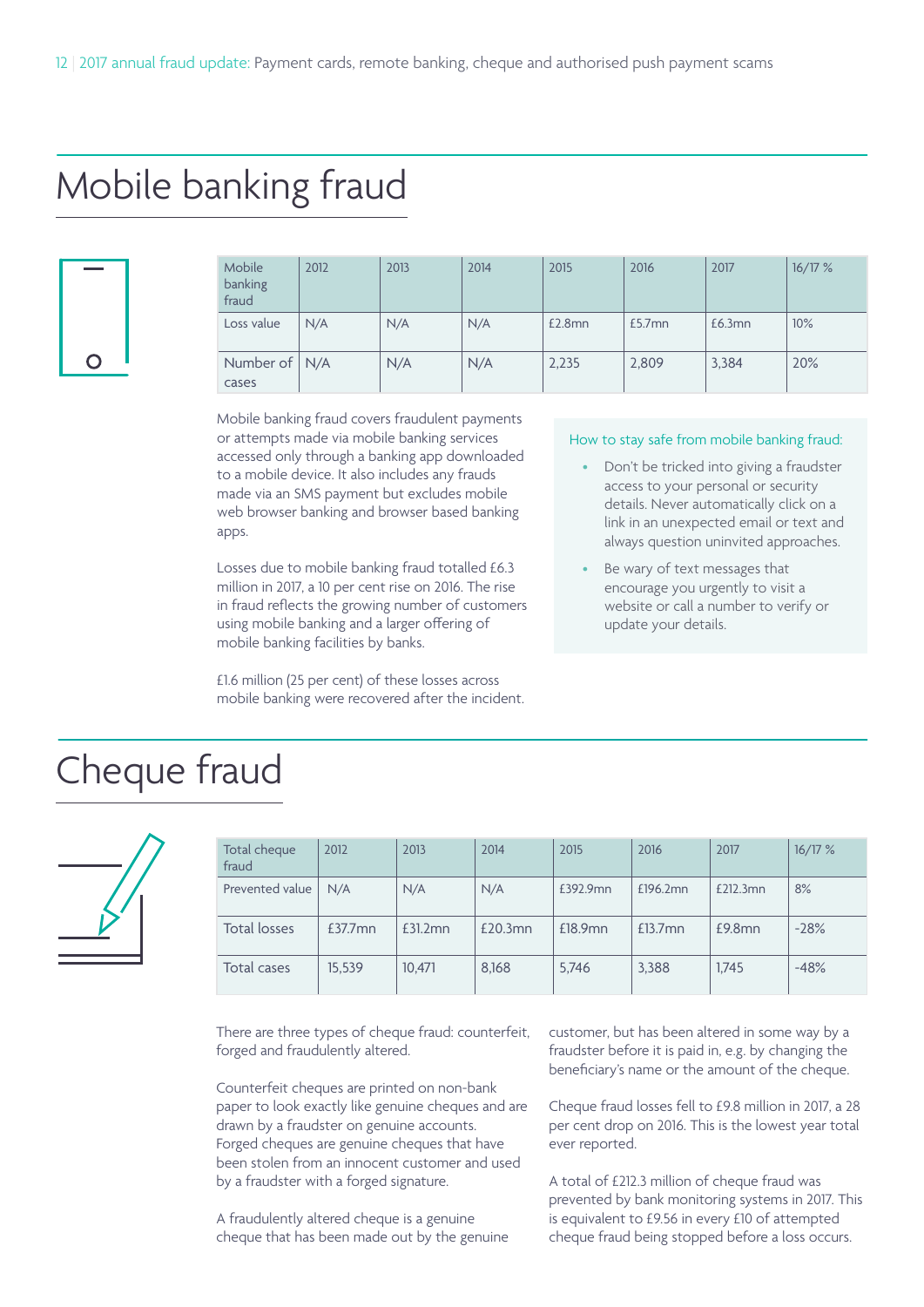#### How to stay safe from cheque fraud:

- Always complete cheques using a ballpoint pen, or pen with indelible ink.
- Draw a line through all unused spaces, including after the payee name.
- Keep your chequebook in a safe place, report any missing cheques to your bank immediately and always check your bank statement thoroughly.

### Some caveats are required for the tables in the document.

- Prevented values were not collected for all fraud types prior to 2015.
- Sum of components may not equal the total due to rounding.

# Authorised push payment scams



| 2017                               | Personal | Non-Personal | Total    |
|------------------------------------|----------|--------------|----------|
| Total cases                        | 38.596   | 5,279        | 43.875   |
| Total victims                      | 37.761   | 5,076        | 42.837   |
| Total value                        | £107.5mn | £128.6mn     | £236.0mn |
| Total returned to victim   £22.6mn |          | £38.2mn      | £60.8mn  |

This is the first time that annual authorised push payment (also known as APP or authorised bank transfer scams) losses have been collated and published.

Losses due to authorised push payment scams totalled £236 million in 2017. This was split between personal (£107.5 million) and non-personal or business (£128.6 million) accounts.

In total there were 43,875 cases of authorised push payment fraud in 2017. 88 per cent of this total were consumers losing an average of £2,784, and the remainder were businesses who lost on average £24,355 per case.

Financial providers were able to return £60.8 million of the losses in 2017.

In an authorised push payment scam a criminal tricks their victim into sending money directly from their account to an account which the criminal controls.

Intelligence suggests criminals are using a range of social engineering tactics to commit this crime.

These include impersonating someone from a bank or a police officer, claiming a fraud has been spotted on a customer's account and that funds need to be transferred to a 'safe account'; sending fake invoices to businesses; offering fraudulent investment opportunities or through online auction scams.

Once the victim has authorised the payment and the money arrives in the criminal's account, the criminal will quickly transfer the money out to numerous other accounts, often abroad, where it is then cashed out.